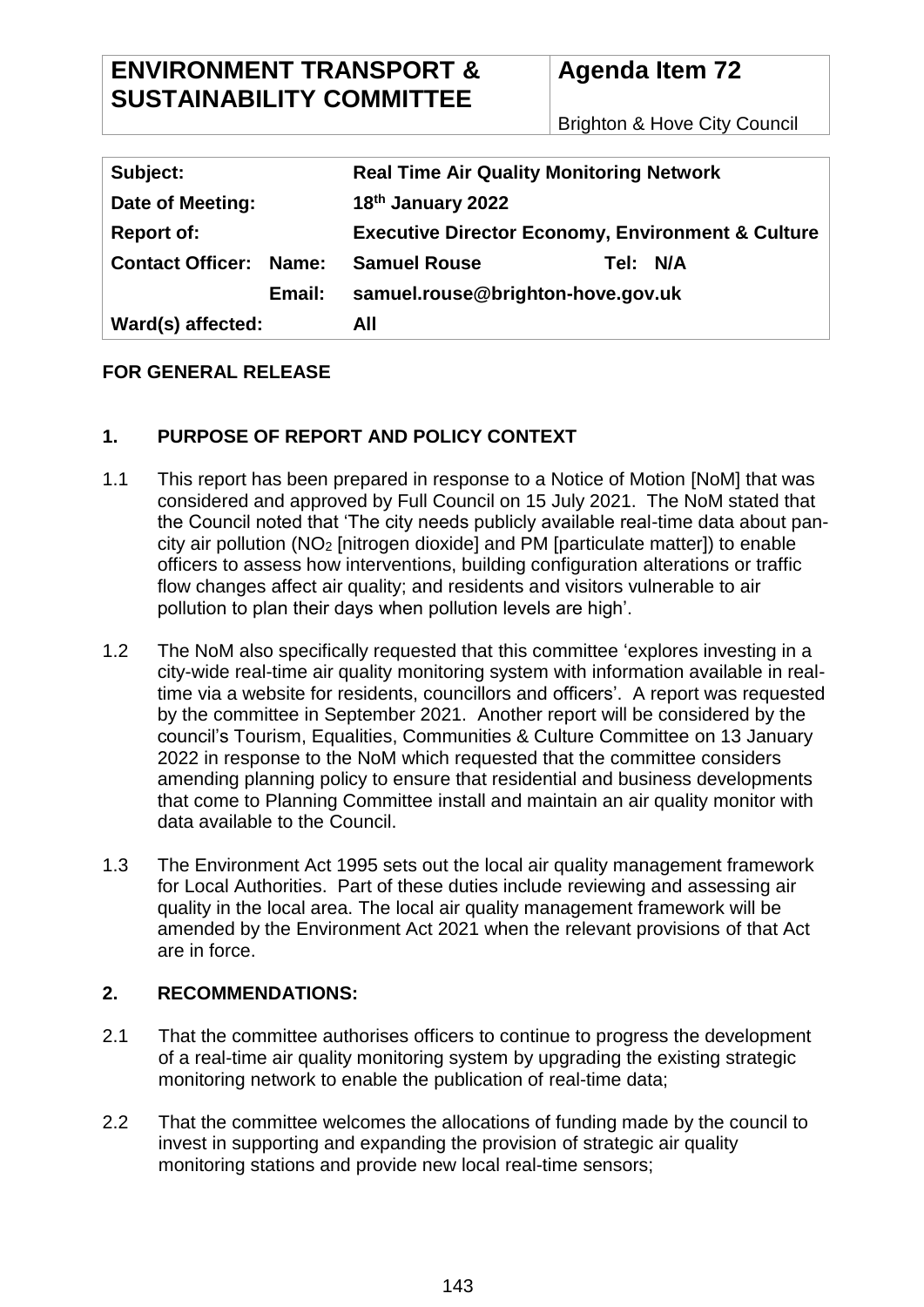2.3 That the committee requests that officers continue to seek funding opportunities to enable the installation, expansion and maintenance of a real-time air quality monitoring system, including from council budgets, bids to the strategic Community Infrastructure Levy (CIL) pot and government grant funding.

## **3. CONTEXT/ BACKGROUND INFORMATION**

- 3.1 Local Authorities have statutory duties set out under the Environment Act 1995, to review and assess air quality in their areas. Local Air Quality Management (LAQM) assessments help to inform where improvement needs to be prioritised, especially to ensure compliance with air quality health protections that are national standards or international guidelines.
- 3.2 Air quality monitoring can help inform residents, health professionals and others about travel and stay at home choices, and provide opportunities for community engagement, awareness and behavioural change relating to the travel and heating choices people make.

#### Current monitoring

- 3.3 Local Authority assessment of air quality is carried out with computer-based modelling and field monitoring. There are four automatic monitoring stations in the city which help monitor and compare against national air quality standards. The station in Preston Park represents urban background levels and is part of the national Automatic Urban Rural Network, operated by the government's Department for Environment, Food & Rural Affairs [DEFRA]. It detects similar air quality to the residential areas north of Preston Circus. There are also two roadside automatic analyser sites situated close to housing, operated by the Council. These monitor fine particles PM2.5 and nitrogen dioxide. Quality assured data is used to inform city air quality levels throughout the year.
- 3.4 The automatic sites are complemented with the Council's 60 diffusion tubes that monitor nitrogen dioxide on a monthly basis in accordance with DEFRA guidelines to compare with national air quality standards. Data from historic sites is used to track long term trends that are reported in the Annual Status Report of Air Quality. Since the second half of 2021, monitoring results have also been available for specific locations for particular projects such as the Active Travel Fund proposals for the A259 and Old Shoreham Road. The University of Brighton also records background pollutants at Falmer (south of the railway).
- 3.5 The results of assessments and monitoring of air quality are set out in the Council's Annual Status Reports and are available on its and the Sussex Air website.
- 3.6 Officers are in the process of reviewing monitoring contracts locally and across Sussex with other air quality partners, as there are local and economic/value for money and data quality advantages of taking a consolidated approach. Being aware of the growing interest in real-time monitoring, council officers have raised this matter as part of those discussions and the new contract is likely to be in place by early 2022.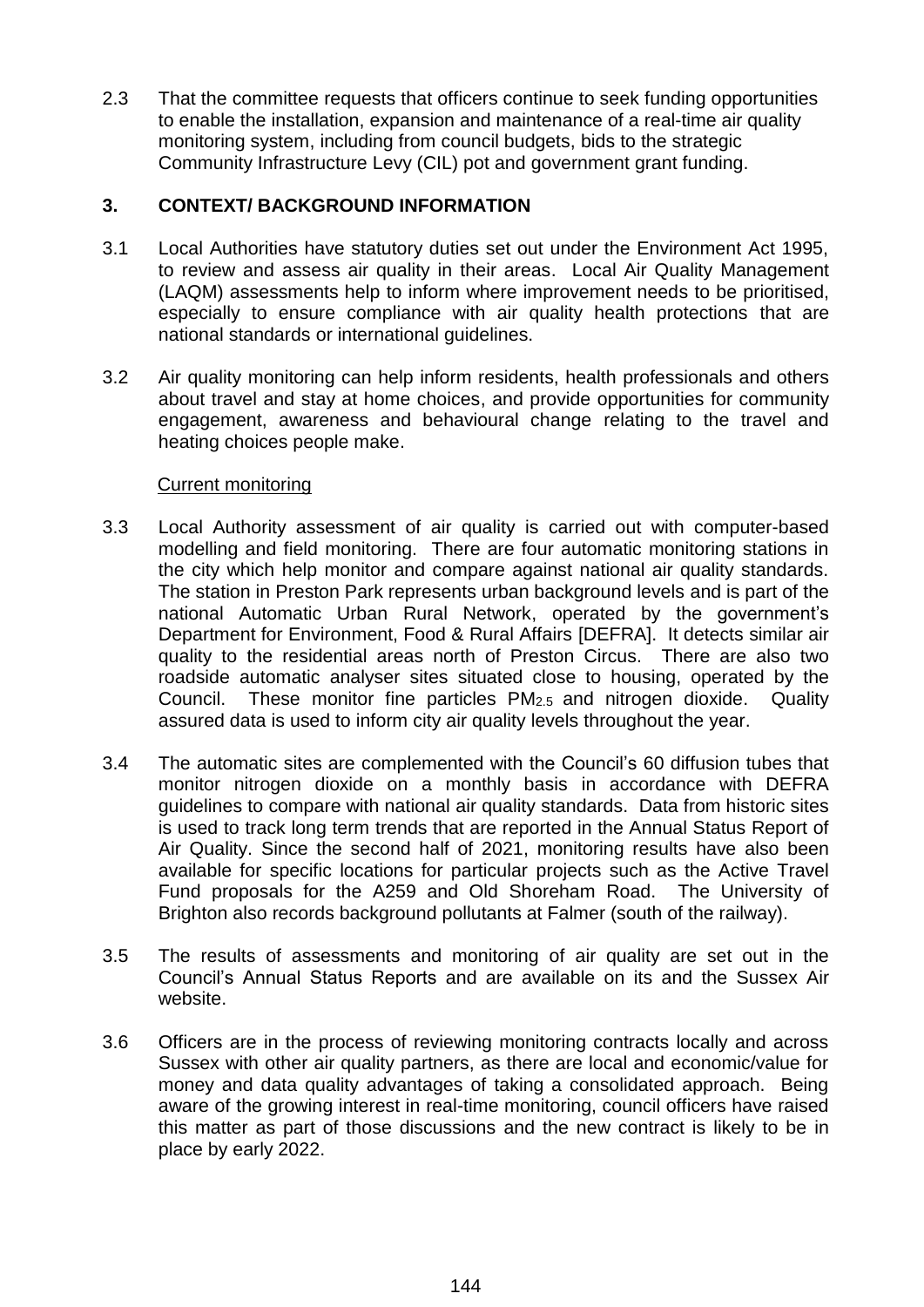#### Real-time monitoring systems

- 3.7 There are a number of 'real-time' systems that are already in place in the UK and across the world. These include London and Neath in Wales. The Neath project is a pilot study to achieve a better understanding of air quality on a local level by using digital technology. The data will enable more effectively targeted interventions and provide a better understanding of the impact of particular policies: crucial to designing effective strategies for managing air pollution. The project will have digital sensors across the city.
- 3.8 The proposal for a new real-time monitoring system across the Greater Brighton area includes three new automatic analysers in addition to the analyser on North Street. This will be complemented initially with fifteen node sensors at locations across the city. The investment in this pilot project will provide co-located node sensors that aim to monitor fine particles and nitrogen dioxide for three years, with a review of the technology's effectiveness in the second and third years. Quality assurance and quality control of the data to verify monitors and stream data to the public domain will be a key part of the project.
- 3.9 Monitoring is required for a sustained duration because short-term results will be affected by prevailing conditions lasting less than a few months. These variables include the weather, the sun and season, gas boilers and biomass burning, school term time, visitor traffic and international pollution episodes. Over a calendar year, results will include these variations. Air Quality standards for the protection of human health are annual averages or the number of polluted hours or days throughout the calendar year. To compare air quality with established standards and measure progress towards future objectives, it will be necessary to monitor for at least one calendar year
- 3.10 To report long term trends and seasonal comparisons with previous years, it will therefore be necessary to sustain long-term air monitoring through continued revenue investment to maintain the system. Other benefits of developing the council's monitoring system would be to support better smoke control and monitoring has the potential to detect and map clusters of smoky chimneys, in addition to assessing the direction of plumes from fires.

#### Funding opportunities

- 3.11 Officers regularly work with partners to seek and secure funds to reduce emissions, achieve better air quality and raise awareness. Opportunities are often provided by the DEFRA, Office of Low Emission Vehicles [OLEV] and Department for Transport [DfT]. The council has recently prepared and submitted a joint, cross-boundary bid for DEFRA grant funding which can be allocated to projects that will improve knowledge and information about air quality and steps individuals can take to reduce their exposure to air pollution and/or projects that include measures that deal with Particulate Matter. The result of the bid should be known by March 2022 and if successful will enable the purchase of further sensors to support a real-time monitoring system for the city.
- 3.12 Allocations of funding can also be made from the council's own budgets such as the Carbon Neutral Fund as explained in section 7 of this report. Increased monitoring will help support the development of a new ULEZ [Ultra Low Emission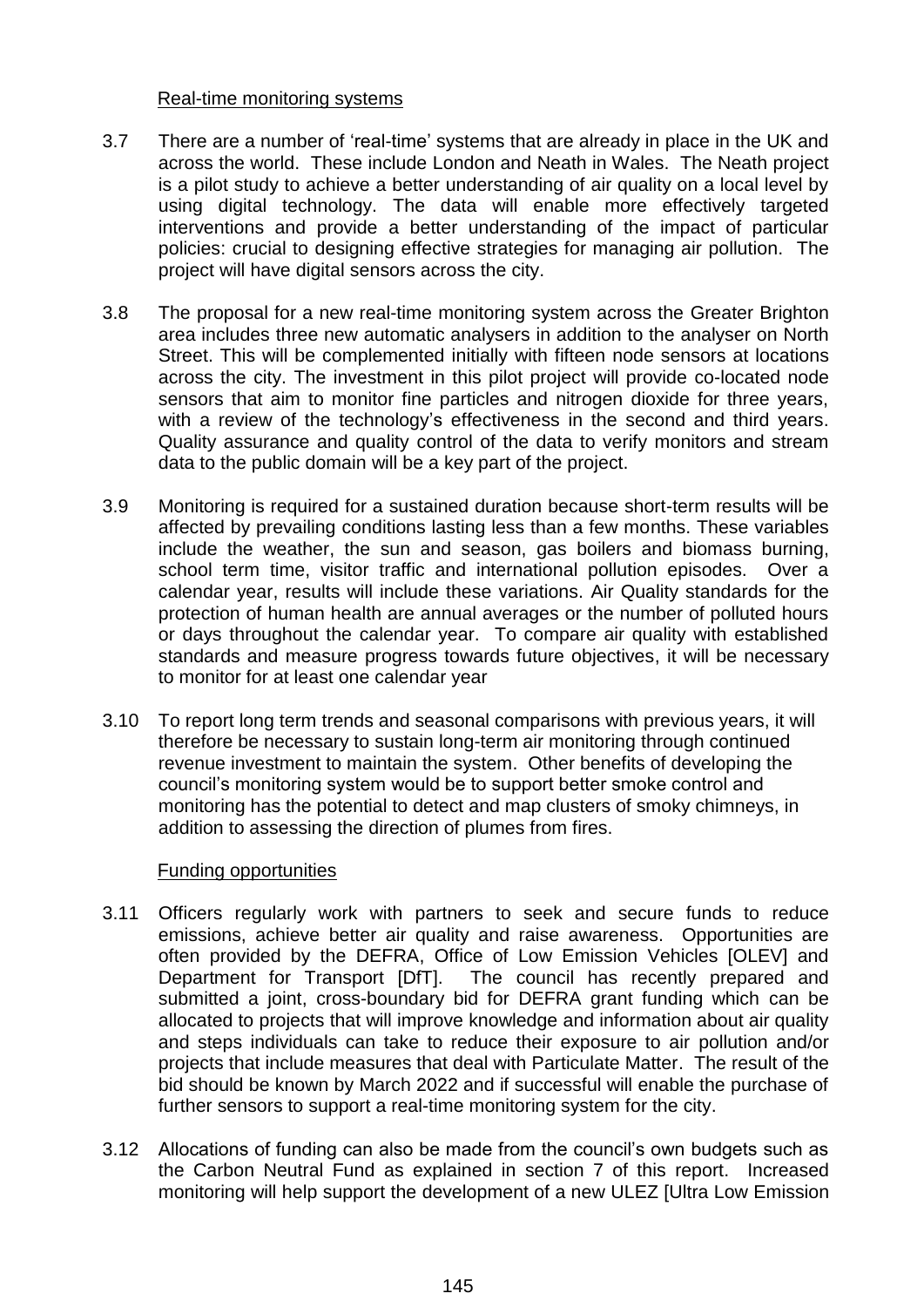Zone] and other air quality management monitoring with new stations and sensors. Further revenue funding will be required from 2022/23 onwards to support and maintain the system.

- 3.13 In terms of planning policy, the Brighton and Hove Local Plan 2005 and City Plan (Parts 1 and 2) set out a number of policies to ensure development avoids adverse impacts on local air quality by seeking mitigation and beneficial outcomes. This include policies SA2, SU9, DM35 and DM40. Developers also need to consider the air quality and emissions mitigation guidance for Sussex.
- 3.14 The council's updated Infrastructure Delivery Plan (IDP) for the City Plan has also included the need for further air quality monitoring infrastructure to be secured from the Community Infrastructure Levy [CIL]. As a result, future bids can be made for equipment from the CIL strategic infrastructure budget.

## **4. ANALYSIS & CONSIDERATION OF ANY ALTERNATIVE OPTIONS**

4.1 The council will continue with long term diffusion tubes verified by regulatory standard automatic analysers. The existing automatic analysers can achieve near real-time and stream provisional results to the public domain. Diffusion tubes provide monthly results that comply with DEFRA's guidance, and can be used to track long term trends that are reported annually.

## **5. COMMUNITY ENGAGEMENT & CONSULTATION**

- 5.1 The real-time monitoring project will raise awareness and promote community engagement. The information will also aid with community engagement in choosing the best environmental options and behavioural change around the travel and heating choices people make at an individual and community level.
- 5.2 It is intended that the system and the information it can provide will highlight airborne pollution as it happens and encourage more people to choose zero emissions more of the time or alter their behaviour or activities to protect their health.

#### **6. CONCLUSION**

6.1 Current monitoring equipment and investment plans provide the basis for establishing real-time data. New contractual arrangements will further enable information to be published and provide a platform for a sustained air quality monitoring network to enable further real-time data to be made more widely available. This network can then be developed further as technology improves in future years.

#### **7. FINANCIAL & OTHER IMPLICATIONS:**

#### Financial Implications:

7.1 Recognising that a greater level of information can help raise awareness of the effects of harmful emissions on people's and communities' health and inform their day to day and future travel decisions to switch to zero emission alternatives, capital funding allocations totalling £195,000 have been agreed by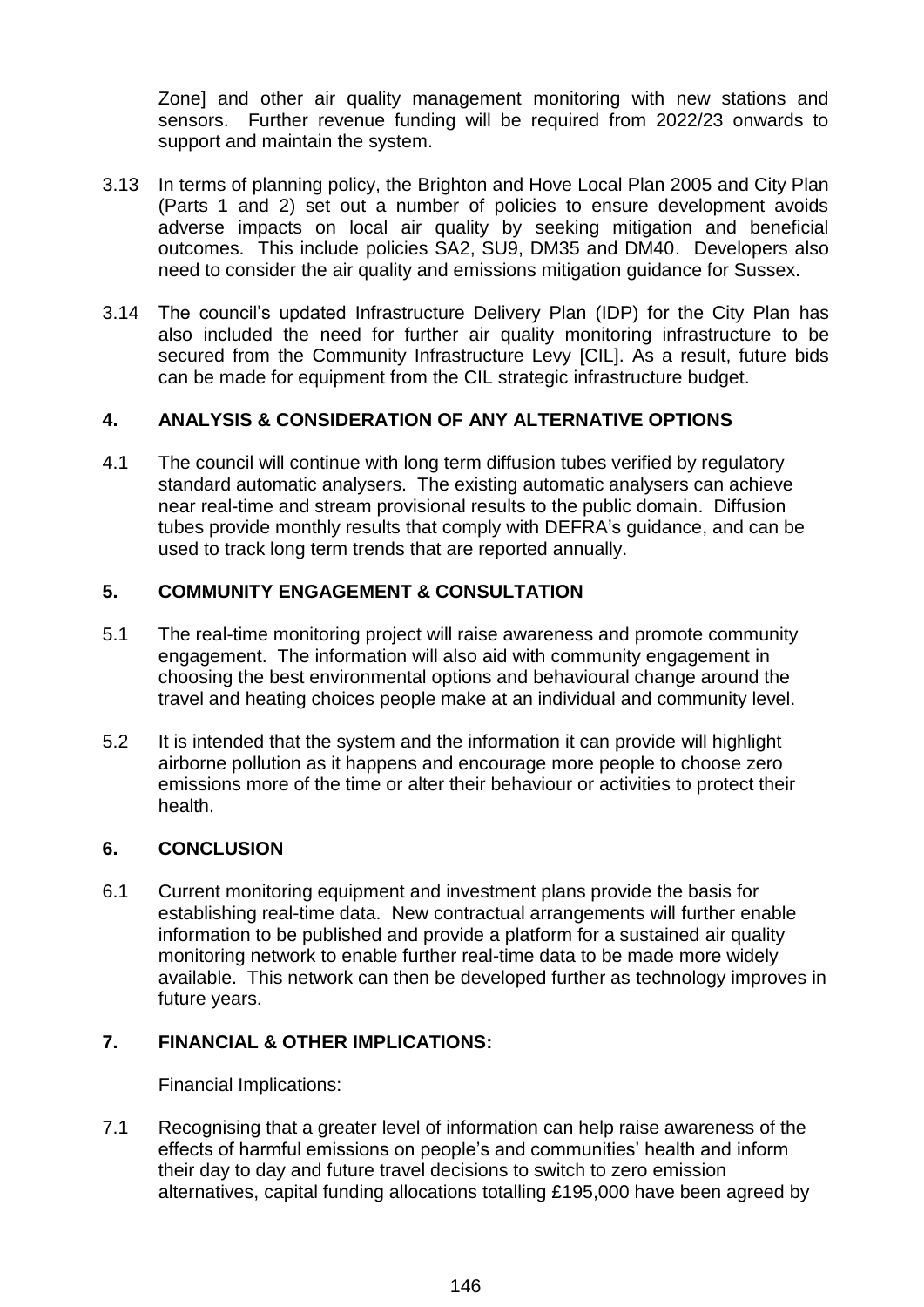the Policy & Resources Committee in July and October 2021 to enable investment in additional air quality monitoring equipment and initial running costs.

7.2 Sustained levels of investment will require appropriate levels of capital and revenue funding to be included in future council budgets from 2022/23 onwards. A bid has also been submitted to DEFRA's Air Quality Grant to start a 'real time' monitoring project with community engagement. The outcome of this bid is likely to be known March 2022.

*Finance Officer Consulted: John Lack Date: 21/12/21*

#### Legal Implications:

7.3 As noted in the report, local authorities have statutory duties under the Environment Act 1995, to review and assess air quality in their areas. The report's recommendations will assist the Council in complying with these duties.

*Lawyer Consulted: Hilary Woodward Date: 5/1/22*

#### Equalities Implications:

7.4 Consideration will be given to the accessibility requirements of a new system to ensure that the information and data are fully promoted and available to those people with protected characteristics who may need to access it. An Equality Impact Assessment of the system will be carried out if required.

#### Sustainability Implications:

7.5 Improved information about air quality can assist in people's travel decisions and lifestyle choices, resulting in more sustainable outcomes and reductions in harmful emissions. Monitoring of greenhouse gases is additional to toxic nitrogen dioxide, particulate matter, and smoke. Consideration could be given to adding this function at selected monitoring sites, if space and funding was allocated.

#### Brexit Implications:

7.6 For air quality, EU directives such as nitrogen dioxide are transposed into UK legislation. Since then, the government is required to set out additional recommendations to improve ambient particulate levels and local emissions.

## **Any Other Significant Implications:**

## Crime & Disorder Implications:

7.7 There are no direct crime and disorder implications.

#### Risk and Opportunity Management Implications:

7.8 Risks could include that technology used within a wider node sensor system does not provide verifiable results, has poor data capture, or cannot deliver in accordance with the expectations of real-time. The development of the system